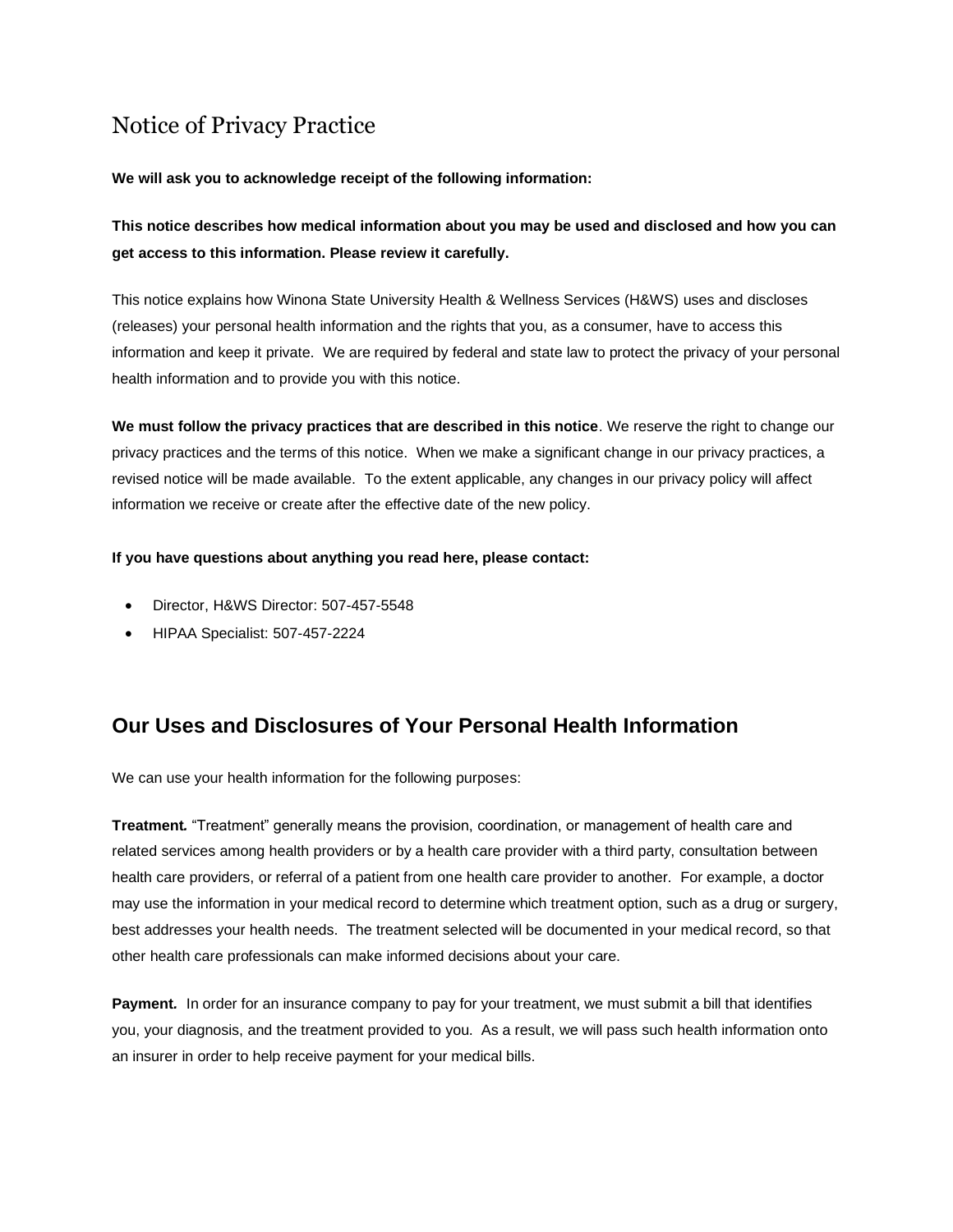**Health Care Operations**. "Health care operations" include certain administrative, financial, legal, and quality improvement activities necessary to run our business and support the core functions of treatment and payment. We may need your diagnosis, treatment, and outcome information in order to improve the quality or cost of care we deliver. These quality and cost improvement activities may include evaluating the performance of your doctors, nurses and other health care professionals, or examining the effectiveness of the treatment provided to you when compared to patients in similar situations.

We will use your information to send appointment reminders to you via email

Unless you are incapacitated, we will give you an opportunity to object to the following uses or disclosures of your information:

**Family and Other Individuals Involved in Your Care**- We may disclose to family members, friends, and persons you indicate are involved with your care, personal information that is directly relevant to their involvement in your care.

**Disaster Relief Efforts-** we may release your health information to organizations authorized to handle disaster relief efforts so those who care for you can receive information about your location or health status.

**Treatment Options**- we may look at your medical information and decide to tell you about another treatment or new service we offer.

In special circumstances specified in law, certain health information may be released to legal authorities, such as law enforcement officials, court officials, or government agencies for specific purposes without seeking your permission. For example, we may have to respond to a court order. The use or disclosure will be made in compliance with the law and will be limited to the relevant requirements of the law. The following provides more detail about such disclosures:

- *For public health activities.* We may be required to report your health information to authorities to help prevent or control disease, injury, or disability. This may include using your medical record to report certain diseases, injuries, birth or death information, information of concern to the Food and Drug Administration, or information related to child abuse or neglect. We may also have to report to your employer certain work-related illnesses and injuries so that your workplace can be monitored for safety.
- *For health oversight activities.* We may disclose your health information to authorities so they can monitor, investigate, inspect, discipline or license those who work in the health care system or for government benefit programs.
- *To respond to a court order or subpoena.* We may have to disclose your health information as part of judicial or administrative proceedings.
- *To avoid a serious threat to health or safety.* As required by law and standards of ethical conduct, we may release your health information to the proper authorities if we believe, in good faith, that such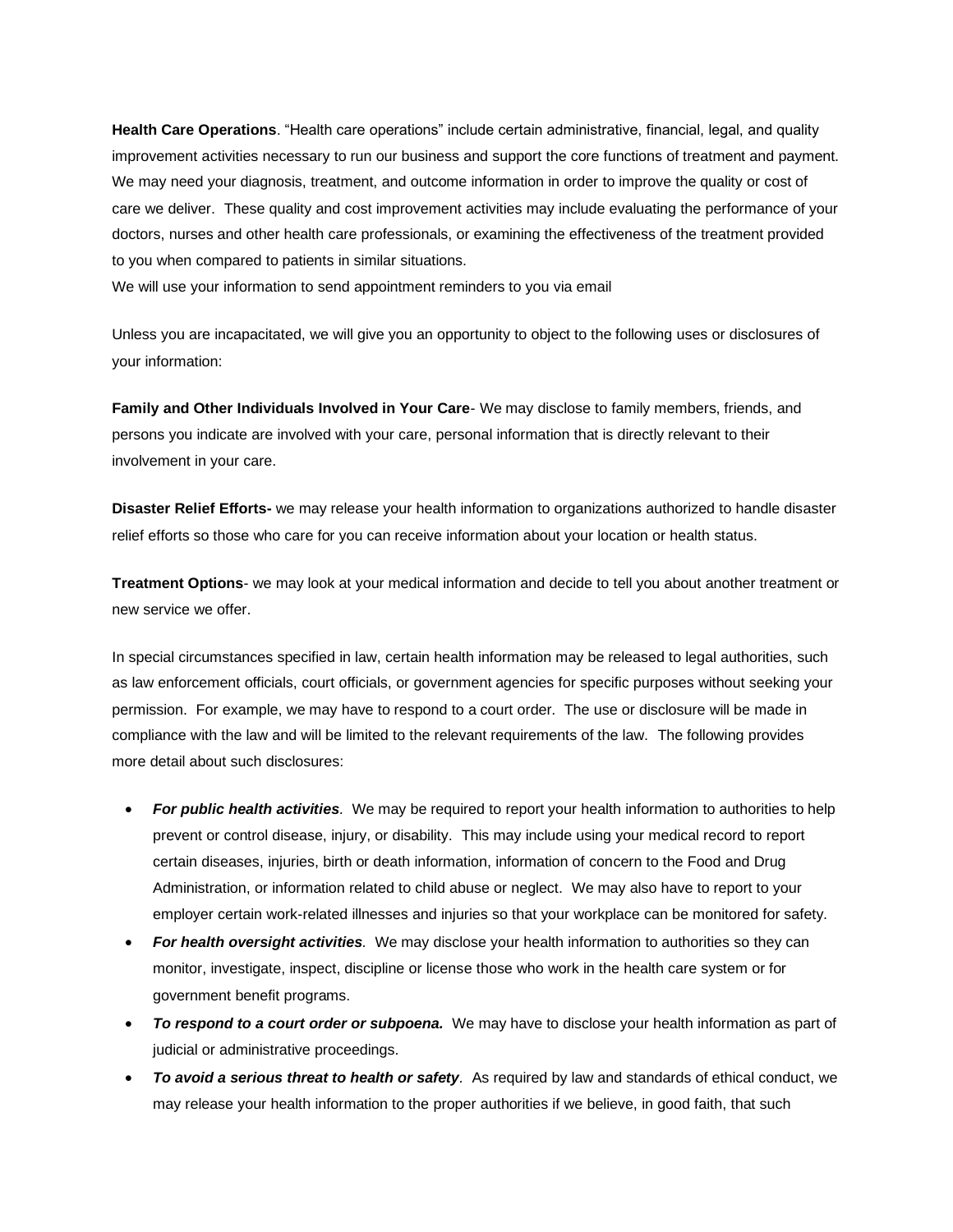release is necessary to prevent or minimize a serious and approaching threat to your or the public's health or safety.

• *For workers' compensation.* We may disclose your health information to the appropriate persons in order to comply with the laws related to workers' compensation or other similar programs. These programs may provide benefits for work-related injuries or illness.

Below is a listing of agencies and persons to whom we may release your health information for specific purposes:

- Department of Health
- Department of Human Services
- Department of Public Safety
- Department of Commerce
- Department of Employee Relations
- Department of Labor & Industry, insurers and employers in workers compensation cases
- OCR/HHS Secretary
- **State Fire Marshall**
- Health Boards
- Health professional licensing boards or agencies
- Law enforcement agencies
- Medical examiners or coroners
- Potential victims of serious threats of physical violence
- Local human services agencies

### **Your Authorization is Required for Other Disclosures**

Except as described above, we will not use or disclose your health information unless you authorize us in writing to disclose your information. You may revoke your permission, which will be effective only after the date of your written revocation. Your medical records may also contain psychotherapy notes you may have participated in. You will need to sign a separate authorization for the use and disclosure of this information. You may revoke your permission to use and disclose your psychotherapy notes by sending a written revocation to Student Health Services.

### **Your Health Information Rights**

You have several rights with regard to your health information. Specifically, you have the right to: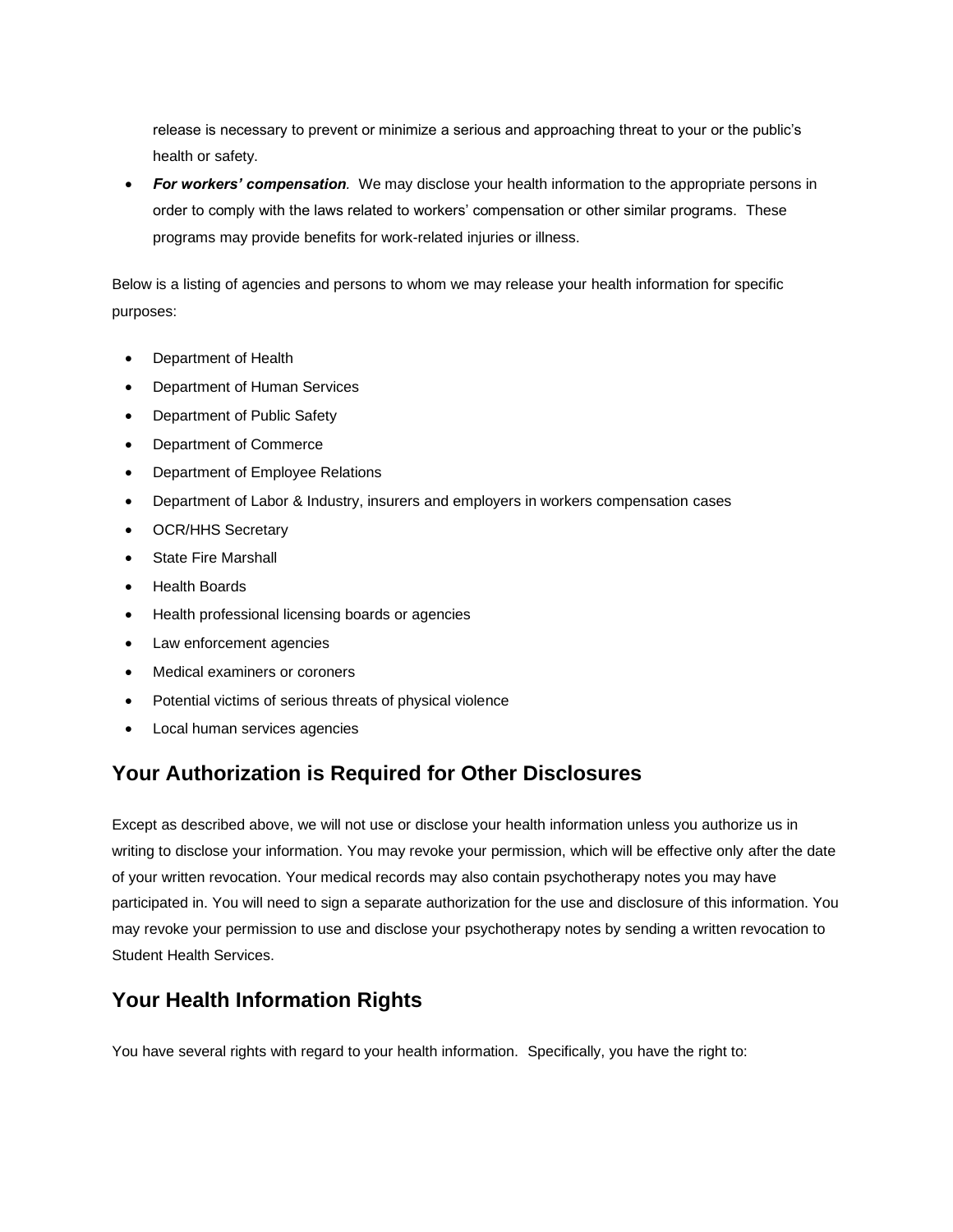- 1. *Inspect and copy your health information.* With a very few exceptions, you have the right to inspect and obtain a copy of your health information. Please use the *Consent Form to Release Health Information* to make your request in writing*.* We will respond immediately or within 10 working days, unless an extension is necessary. You have the right to request your health information in an electronic format as indicated on the consent form if that health information is readily producible in an electronic format. Copies of electronic records will be provided in PDF on a portable media device provided by SHS. If you request copies, we may charge you a reasonable fee as permitted by law. If we deny your request, you may be entitled to a review of that denial.
- 2. *Request to amend your health information.* If you believe your health information is incorrect, you may ask us to correct the information. You may be asked to make such requests in writing and to give a reason as to why your health information should be changed. However, if we did not create the health information that you believe is incorrect, or if we disagree with you and believe your health information is correct, we may deny your request. You may be entitled to a review of that denial. You may respond with a written statement of disagreement to be included in your records.
- 3. *Request restrictions on certain uses and disclosures.* You have the right ask for certain restrictions on how your health information is used or to whom your information is disclosed, even if the restriction affects your treatment or our payment or health care operation activities. We are not required to agree in all circumstances to your requested restriction. However, in most situations we must agree to restrict disclosure to your health plan if you request this in writing and agree to pay for the services/items out-ofpocket in full.
- 4. *As applicable, receive confidential communication of health information.* You have the right to ask that we communicate your health information to you in different ways or places. For example, you may want us to contact you only at work or through a written letter sent to a private address. You must make your request in writing and specify how or where you wish to be contacted. We will accommodate reasonable requests.
- 5. *Receive a record of disclosures of your health information.* You have the right to request and obtain a list of the disclosures we have made of your health information. This list must include the date of each disclosure, who received the disclosed health information, a brief description of the health information disclosed, and why the disclosure was made. We may not charge you for the list, unless you request such a list more than once per year.
- 6. *Obtain a paper copy of this notice.* Upon your request, you may at any time receive a paper copy of this notice, even if you earlier agreed to receive this notice electronically.
- 7. *Right to be notified of breach.* If your unsecured health information has been impermissibly used or disclosed, we must notify you of the breach.